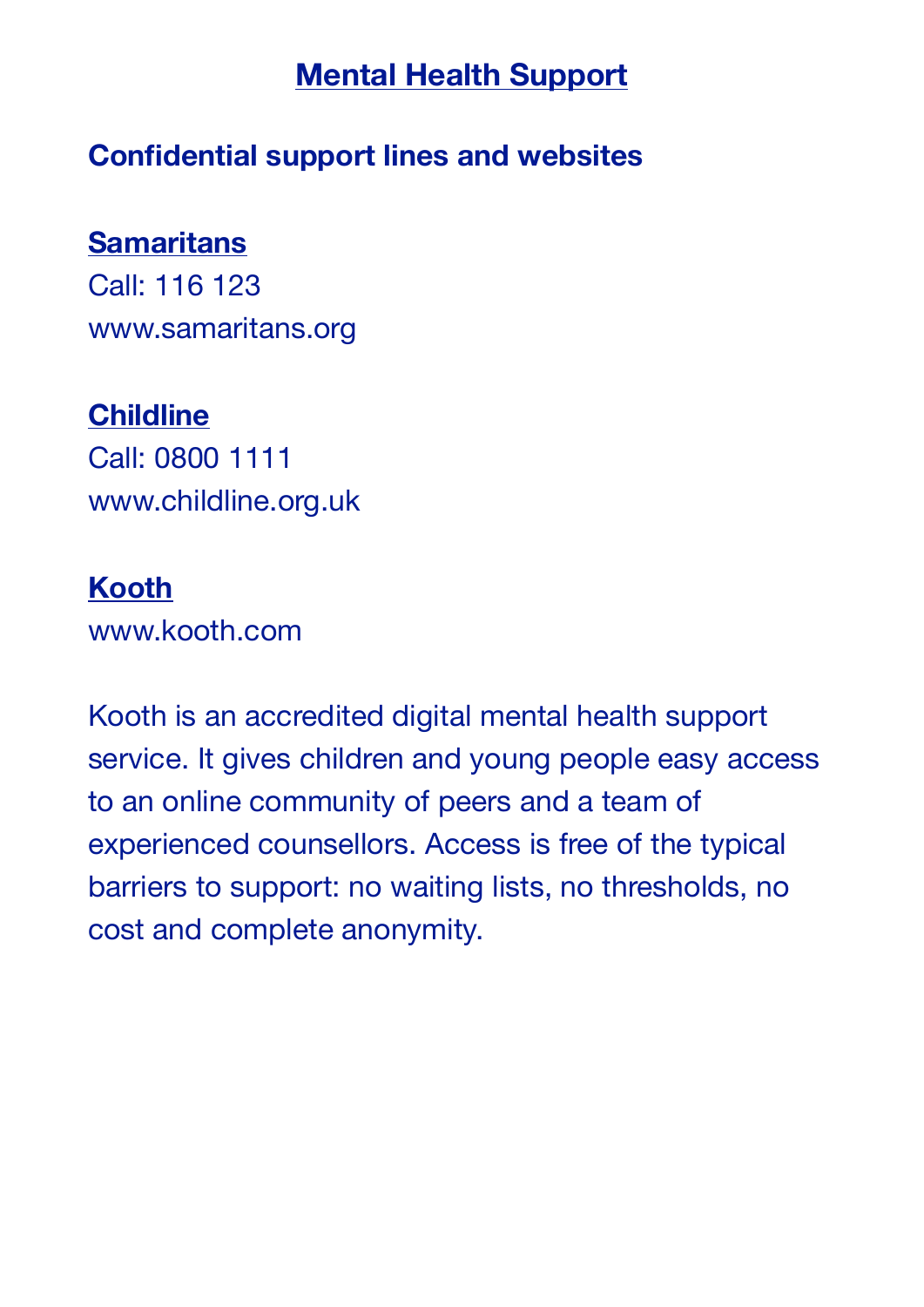# **Mental Health Support**

## **Organisations that can provide extra support**

## **CAMHS**

www.nhs.uk/using-the-nhs/nhs-services/ mental-healthservices

CAMHS is used as a term for all services that work with children and young people who have difficulties with their emotional or behavioural wellbeing within a statutory local authority. Local areas have a number of different support services available. These might be from the statutory, voluntary or school- based sector, such as an NHS trust, local authority, school or charitable organisation.

## **Mind**

www.mind.org.uk

Mind offers information, advice and support to empower anyone experiencing a mental health problem. Mind also lobbies government and local authorities on their behalf.